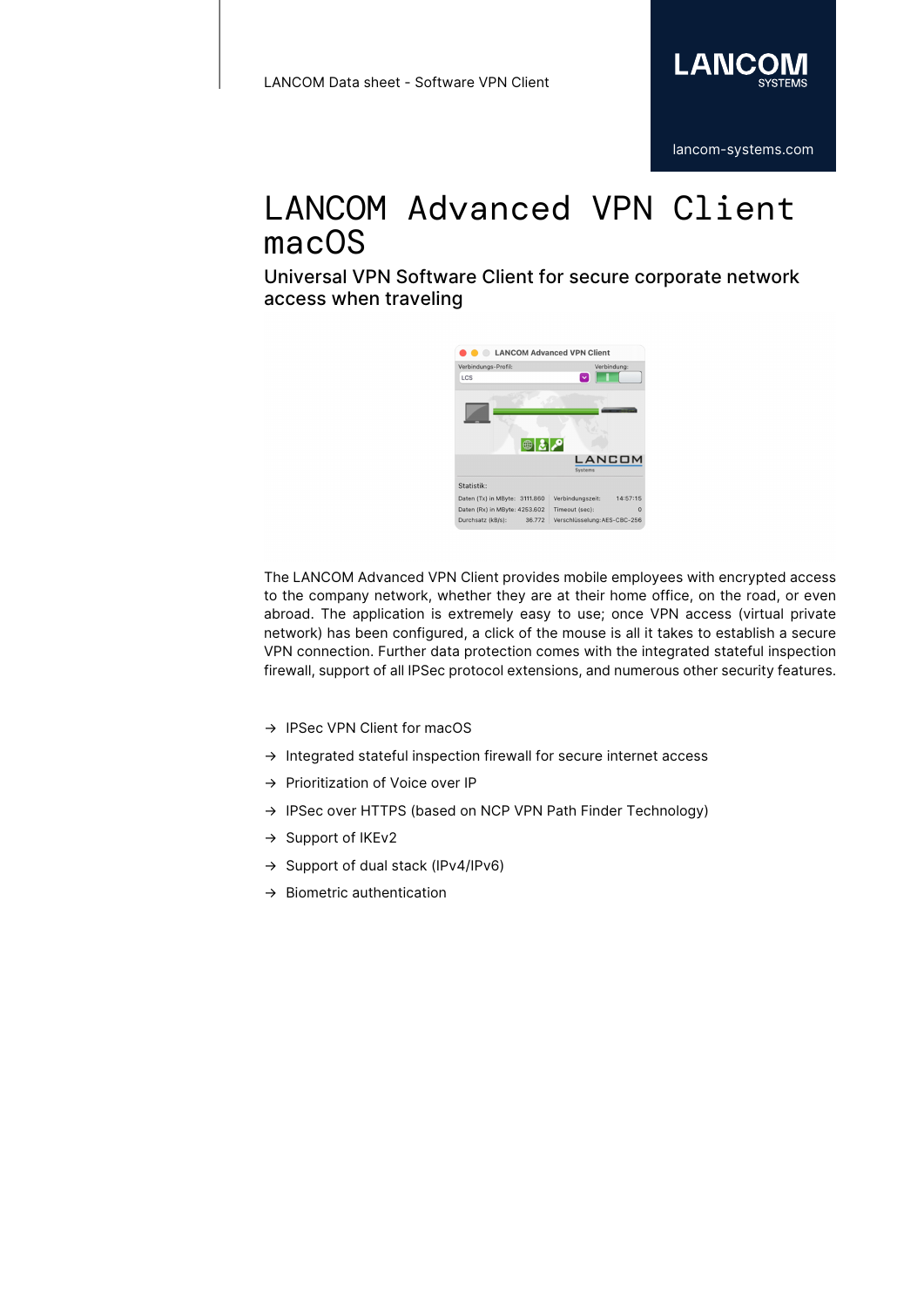#### **Secure company network access when traveling**

The LANCOM Advanced VPN Client for macOS provides users with a secure VPN tunnel to access the company network. No matter whether the user is mobile on the road, in the home office, or even abroad — the LANCOM Advanced VPN Client provides a secure channel to the company network, anytime and anywhere.

### **Maximum data security**

Equipped with a stateful inspection firewall, the LANCOM Advanced VPN Client automatically detects secure and unsecure networks for protected communication at all times. Together with other security features such as the support of all current IPSec protocols, digital certificates, and many more, the client ensures that all data are securely transmitted at all times.

### **Fast and easy configuration thanks to the Setup Wizard and "1-Click-VPN"**

The integrated Setup Wizard in LANconfig supports the user with fast and easy VPN configuration. Once the VPN connection is established intuitively with a single click.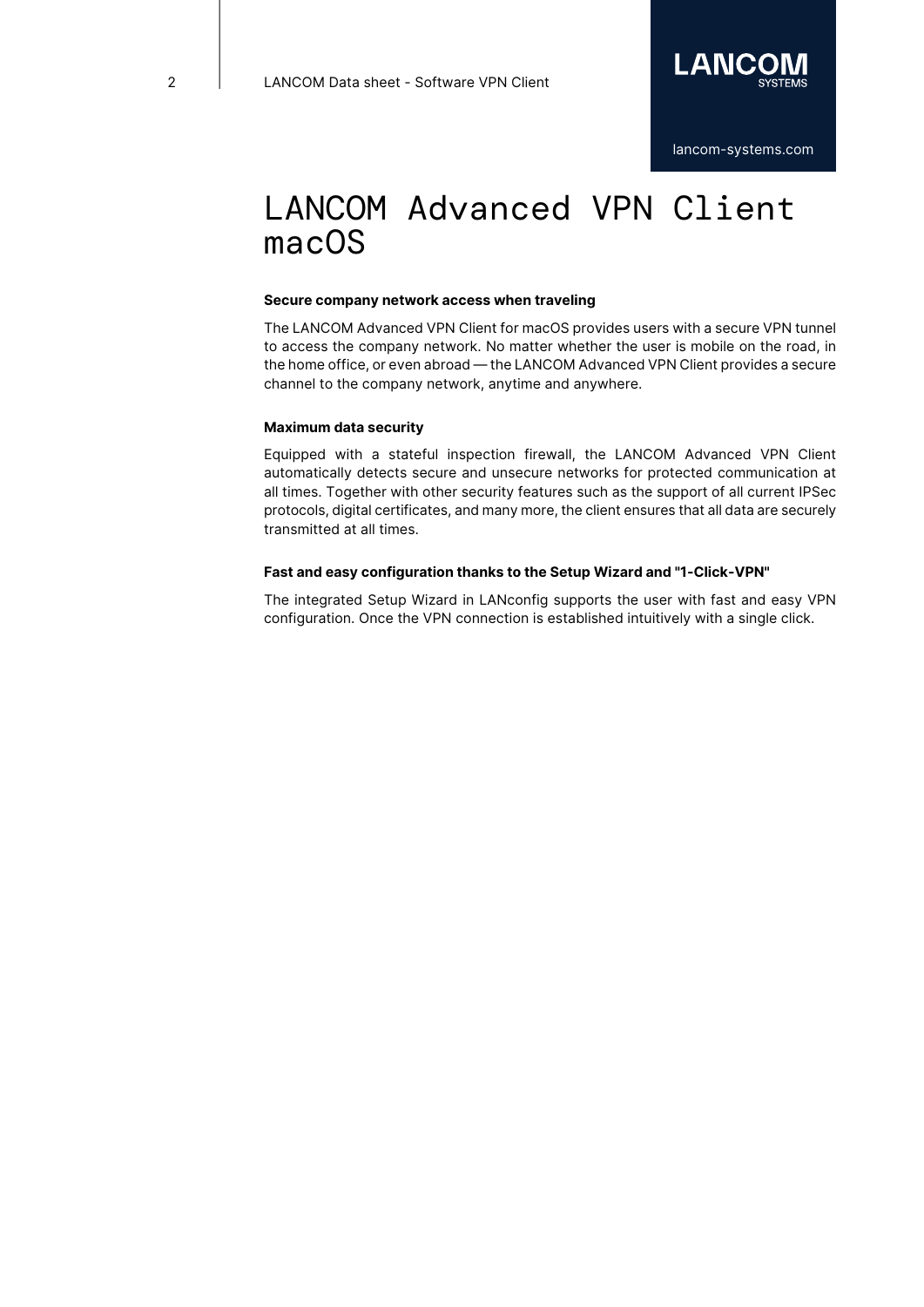

## **Operating systems**

| $\rightarrow$ macOS Monterey 12                                                                                    |
|--------------------------------------------------------------------------------------------------------------------|
| → macOS Big Sur 11                                                                                                 |
| → macOS Catalina 10.15 (up to version 4.00 REL)                                                                    |
| → macOS Mojave 10.14 (up to version 4.00 REL)                                                                      |
| $\rightarrow$ macOS High Sierra 10.13 (up to version 4.00 REL)                                                     |
| $\rightarrow$ macOS Sierra 10.12 (up to version 3.20 REL)                                                          |
| $\rightarrow$ OS X El Capitan 10.11 (up to version 3.10 REL)                                                       |
| $\rightarrow$ OS X Yosemite 10.10 (up to version 3.10 REL)                                                         |
| → OS X Mavericks 10.9 (up to version 2.05 RU1)                                                                     |
| $\rightarrow$ OS X Mountain Lion 10.8 (up to version 2.05 RU1)                                                     |
| → Mac OS X Lion 10.7 (up to version 2.05 RU1)                                                                      |
| $\rightarrow$ Mac OS X Snow Leopard 10.6 (up to version 2.05 RU1)                                                  |
| → Mac OS X Leopard 10.5 (up to version 2.05 RU1)                                                                   |
| German, English                                                                                                    |
|                                                                                                                    |
| Communication only via secured VPN tunnel or with simultaneous unsecured Internet access. Manual or automatic      |
| connection establishment, adjustable hold-times with automatic connection establishment, time and connection       |
| limit with warning.                                                                                                |
|                                                                                                                    |
| VPN connection over existing IP connection (LAN / WLAN)                                                            |
| All IP-based protocols, IPv4/IPv6 dual stack                                                                       |
|                                                                                                                    |
| Standard-conform IPSec with ESP (Encapsulation Security Payload) and/or AH (Authentication Header)                 |
| The IPSec client integrates an cryptographic algorithm conformant to the FIPS standard. The embedded cryptographic |
| module is certified according to FIPS 140-2 (Certificate #1051). FIPS conformance will always be maintained when   |
| any of the following algorithms are used for establishment and encryption of the IPsec connection: Diffie Hellman  |
| Group: Group 2 or higher (DH starting from a length of 1024 bits) Hash Algorithms: SHA1, SHA 256, SHA 384, or      |
| SHA 512 Bit Encryption Algorithms: AES with 128, 192 or 256 Bit or Triple DES                                      |
| AES-CBC/AES-CTR/AES-GCM (128, 192 or 256 bit), 3-DES (168 bit), RSA (1024 or 2048 bit)                             |
| ------------------                                                                                                 |
| SHA-512, SHA-384, SHA-256, SHA-1, MD-5                                                                             |
| IKE with pre/shared keys or certificates, IKE Main or Aggressive Mode, IKEv2, DH groups 1, 2, 5, 14-21, 25-30,     |
| Re-keying after adjustable transfer volumes or time. In combination with LANCOM VPN remote sites, an IKE extension |
|                                                                                                                    |
| enables separate pre-shared keys to be used for each user in Aggressive Mode as well.                              |
| Coupling of IPv4 networks via IPv4/IPv6 WAN connections, coupling of IPv6 networks via IPv4/IPv6 WAN connections   |
|                                                                                                                    |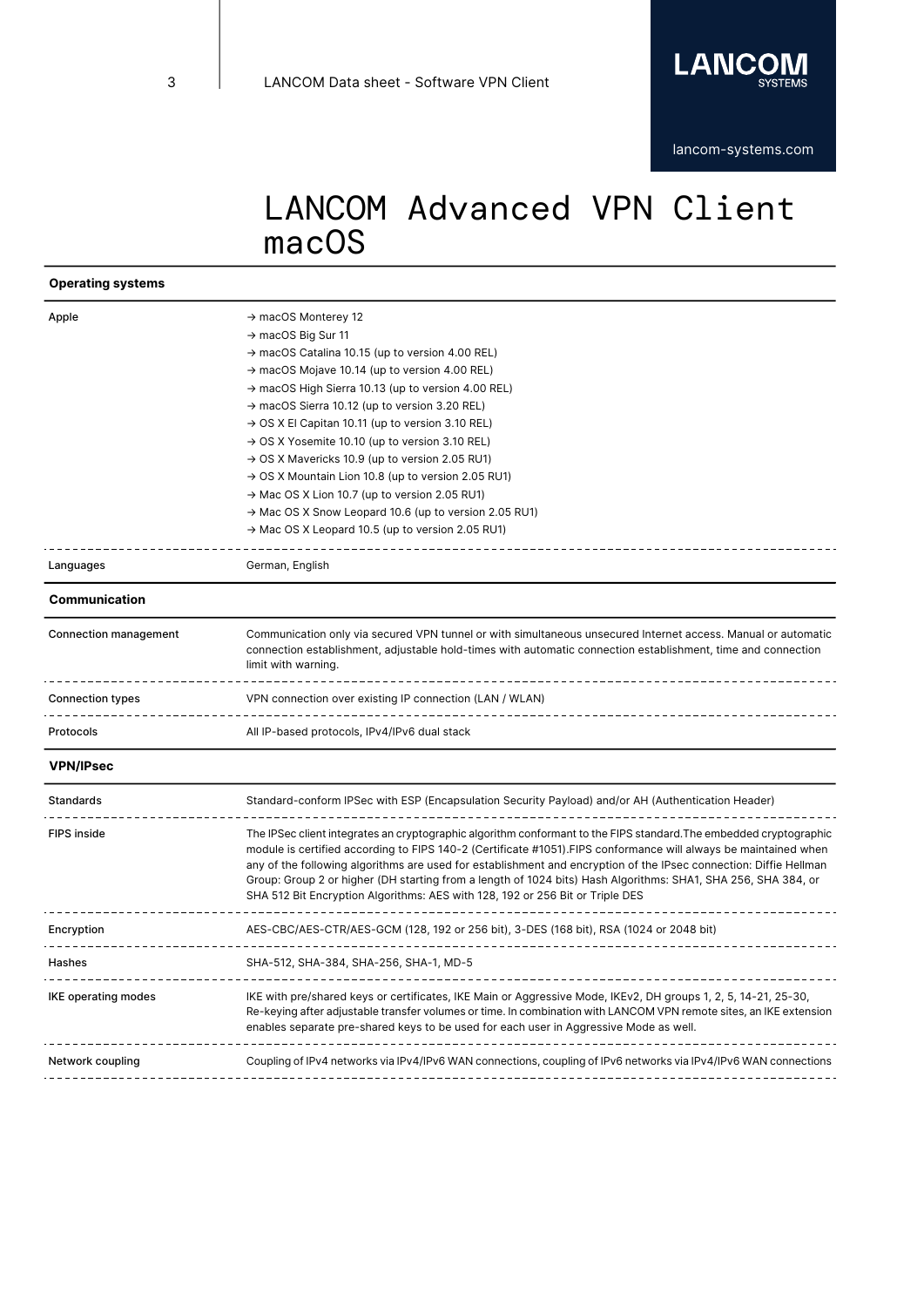

## **Additional functions**

| <b>IPSec over HTTPS</b>         | To overcome VPN filter (e.g. port 500 blocking for IKE). LANCOM VPN router and gateways with LCOS 8.0 or higher<br>needed. IPSec over HTTPS is based on the NCP VPN Path Finder Technology. |
|---------------------------------|---------------------------------------------------------------------------------------------------------------------------------------------------------------------------------------------|
| <b>XAUTH</b>                    | For authentication by username/password                                                                                                                                                     |
| IKE config mode                 | For assignment of IP parameters (local IP address, DNS and WINS server) to the client                                                                                                       |
| <b>IPCOMP</b>                   | IPCOMP data compression (LZS and Deflate) for optimal bandwidth exploitation                                                                                                                |
| Dead-Peer-Detection             | Dead-peer detection (DPD) for connection monitoring                                                                                                                                         |
| <b>IKEv2</b> redirect           | Support for IKEv2 redirect according to RFC 5685                                                                                                                                            |
| <b>IKEv2 Split-DNS</b>          | Split-DNS allows the DNS resolution of internal domains, i.e. "*.company.com" via an existing VPN tunnel, whereas<br>all other DNS requests will be send to a public DNS server.            |
| <b>NAT-Traversal</b>            | NAT-Traversal (NAT-T) to overcome routers not capable of IPSec masking, or when using AH                                                                                                    |
| RAS user template               | Configuration of all VPN client connections in IKE ConfigMode via a single entry in the LANCOM VPN gateway                                                                                  |
| EAP-MD5                         | For extended authentication of layer-2 devices such as switches or WLAN access points                                                                                                       |
| <b>Biometric authentication</b> | Secure against unauthorised access by third parties via biometric authentication (fingerprint detection).                                                                                   |
| macOS keychain support          | A user certificate can be configured within the computer certificate configuration for usage in macOS keychain.                                                                             |

#### **PKI**

| <b>Certificates</b>                 | Public Key Infrastructure according to X.509v3, Entrust SmartCards: PKCS#11, TCOS 1.2 and 2.0 over CT-API or<br>PC/SC Soft certificates: PKCS#12                                                                                                                       |
|-------------------------------------|------------------------------------------------------------------------------------------------------------------------------------------------------------------------------------------------------------------------------------------------------------------------|
| Certificate extension               | Control of, and notice about, a certificate's validity period                                                                                                                                                                                                          |
| Certificate revocation lists (CRL)  | Control of the CRL and ARL (Certificate and/or Authority Revocation List)                                                                                                                                                                                              |
| One-Time Password                   | Convenient entry through separated PIN and password                                                                                                                                                                                                                    |
| <b>Firewall</b>                     |                                                                                                                                                                                                                                                                        |
| <b>Stateful inspection Firewall</b> | Stateful inspection firewall for IPv4 and IPv6, direction-dependant packet filter with IP- and port ranges per protocol,<br>LAN-adapter protection to protect PCs with active VPN connections from attacks from other LAN users, IP broadcast<br>and NetBIOS/IP filter |

## **Installation**

Wizards **Tailor-made Setup Wizards are available for all types of connection**